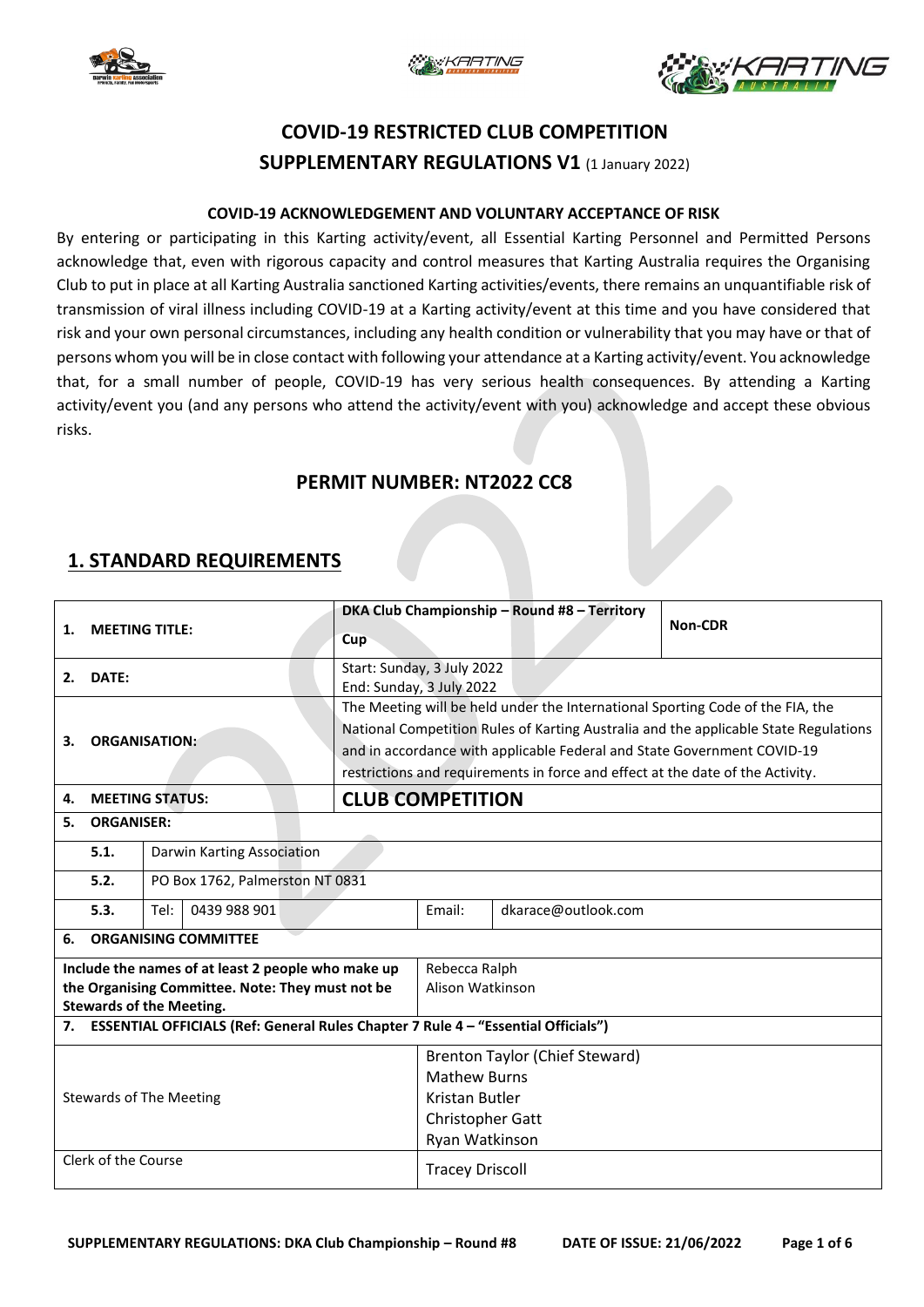





| Chief Scrutineer:                      | Jason Webster                               |  |  |  |
|----------------------------------------|---------------------------------------------|--|--|--|
| Timekeeper:                            | <b>Elizabeth Grosser</b>                    |  |  |  |
| <b>Emergency and Medical Services:</b> | Mathew Burns, Jason Webster, Shane Shewring |  |  |  |
| <b>OTHER OFFICIALS</b><br>8.           |                                             |  |  |  |
| Starter                                | Wayne Lorymer                               |  |  |  |
| <b>Grid Marshal</b>                    | Jenny Taylor                                |  |  |  |
| Flag / Lights Marshal                  | <b>DKA Members</b>                          |  |  |  |
| Scale Marshal                          | Mark Eyre                                   |  |  |  |
| <b>CIRCUIT DETAILS</b><br>9.           |                                             |  |  |  |
| <b>Circuit Name:</b>                   | Darwin Karting Association - Track 4        |  |  |  |
| <b>Circuit Address:</b>                | <b>Hidden Valley Motorsports Complex</b>    |  |  |  |
| <b>Track Length:</b>                   | 1074 Metres                                 |  |  |  |
| <b>Direction Of Racing:</b>            | Clockwise                                   |  |  |  |
| <b>Track Density:</b>                  | 40                                          |  |  |  |
| <b>Notice Board:</b>                   | Out Grid                                    |  |  |  |
| <b>Stewards Office:</b>                | Club House                                  |  |  |  |
| <b>Mechanical Breakdown Lane:</b>      | Will Not be in use at this Meeting.         |  |  |  |
| Parc Fermé:                            | In Grid                                     |  |  |  |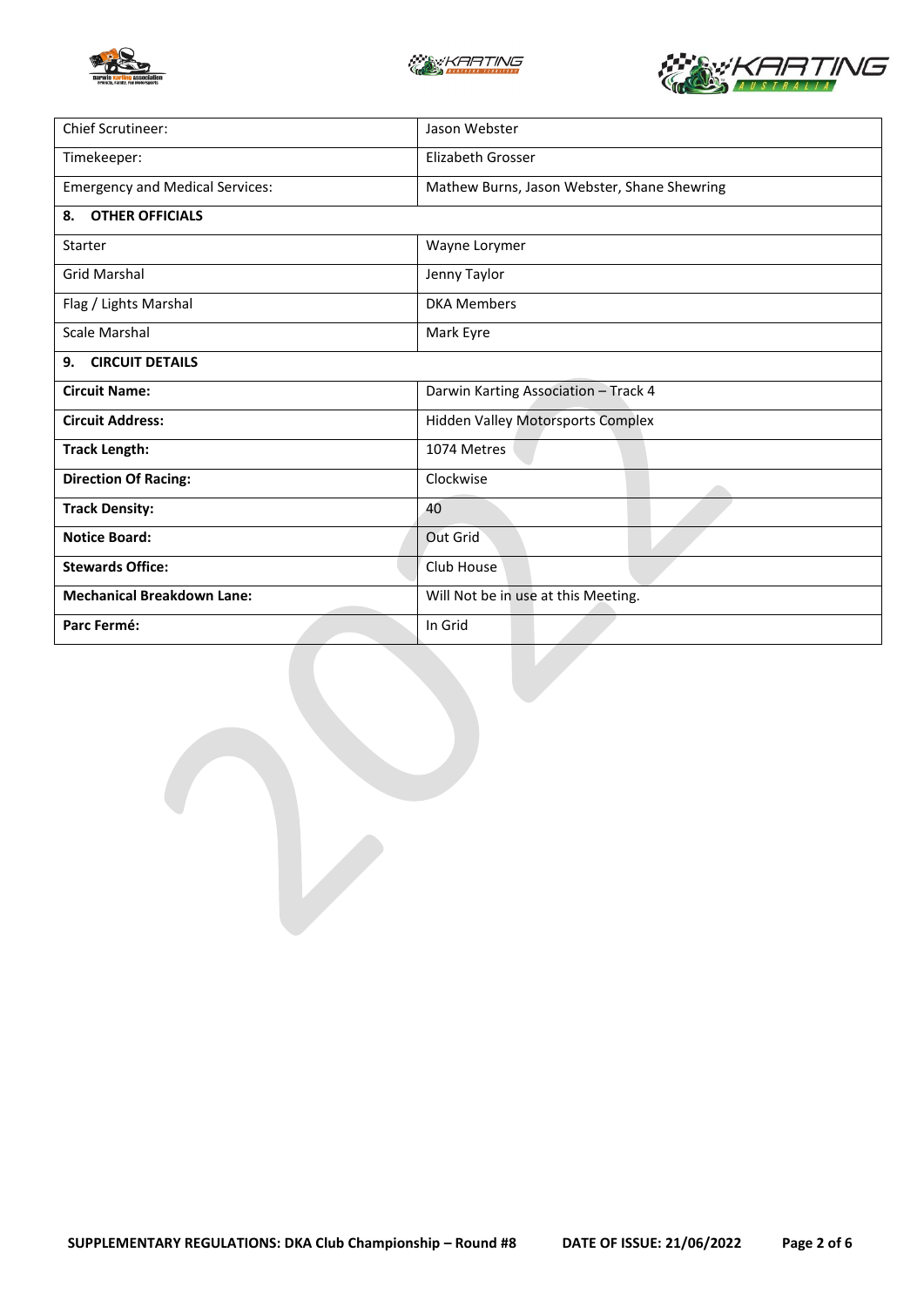





## **2. ADMINISTRATION**

| 1.                                                                                                                                   | The number of entries in the Event is strictly limited by Government Directions/Orders. |                                                    |                                      |                                                                                     |  |  |  |
|--------------------------------------------------------------------------------------------------------------------------------------|-----------------------------------------------------------------------------------------|----------------------------------------------------|--------------------------------------|-------------------------------------------------------------------------------------|--|--|--|
|                                                                                                                                      | Pre-entry for the Event is essential. There will be NO ENTRIES ACCEPTED ON THE DAY.     |                                                    |                                      |                                                                                     |  |  |  |
|                                                                                                                                      | The Competition Groups listed below are permitted to compete at this Meeting.           |                                                    |                                      |                                                                                     |  |  |  |
| <b>COMPETITION GROUPS</b><br>2.                                                                                                      |                                                                                         |                                                    |                                      | Competition Group names as listed in the 2022 Australian Karting Manual Competition |  |  |  |
|                                                                                                                                      |                                                                                         |                                                    | Rules Chapter 5 Rule 7 must be used. |                                                                                     |  |  |  |
| <b>Competition Group</b>                                                                                                             |                                                                                         | <b>Eligible Classes for each Competition Group</b> |                                      |                                                                                     |  |  |  |
| Cadet                                                                                                                                |                                                                                         | Cadet 9                                            |                                      | Cadet 12                                                                            |  |  |  |
| <b>Junior (Lower Performance)</b>                                                                                                    |                                                                                         |                                                    | KA4 - Championship                   |                                                                                     |  |  |  |
| <b>Junior (Higher Performance)</b>                                                                                                   |                                                                                         | KA3                                                |                                      |                                                                                     |  |  |  |
| <b>Senior (Lower Performance)</b>                                                                                                    |                                                                                         | NT Combined - Light                                |                                      | NT Combined - Medium                                                                |  |  |  |
| <b>Senior TaG</b>                                                                                                                    |                                                                                         |                                                    | <b>TaG 125</b>                       |                                                                                     |  |  |  |
| Should any Competition Group reach 80% of the Track Density, the Classes in that Competition Group may be split into two (2) groups. |                                                                                         |                                                    |                                      |                                                                                     |  |  |  |
| <b>ENTRIES</b><br>3.                                                                                                                 |                                                                                         |                                                    |                                      |                                                                                     |  |  |  |
| 2.1 ENTRIES OPEN:<br>9:00am 3/06/2022                                                                                                |                                                                                         |                                                    |                                      |                                                                                     |  |  |  |
| 2.4 ENTRIES CLOSE:                                                                                                                   |                                                                                         | 11:30pm 1/07/2022                                  |                                      |                                                                                     |  |  |  |
| <b>ENTRY FEE</b><br>4.                                                                                                               |                                                                                         |                                                    |                                      |                                                                                     |  |  |  |
| 3.1 The Entry Fee for each Competition Group at this Meeting including GST including the TDF levy is as follows:                     |                                                                                         |                                                    |                                      |                                                                                     |  |  |  |
| <b>Competition Group Name</b>                                                                                                        |                                                                                         | <b>Entry Fee</b>                                   |                                      |                                                                                     |  |  |  |
| Cadet and Junior Groups                                                                                                              |                                                                                         |                                                    | \$30                                 |                                                                                     |  |  |  |
| Senior Groups                                                                                                                        | \$35                                                                                    |                                                    |                                      |                                                                                     |  |  |  |
| <b>ENTRY PROCEDURE</b><br>5.                                                                                                         |                                                                                         |                                                    |                                      |                                                                                     |  |  |  |
| 4.1 Each Entry for this Meeting must be made using the CMS as follows:                                                               |                                                                                         |                                                    |                                      |                                                                                     |  |  |  |
| Log on to your driver information via http://www.karting.net.au/<br>٠                                                                |                                                                                         |                                                    |                                      |                                                                                     |  |  |  |
| Click on the licence and entries icon (top centre of the screen)<br>٠                                                                |                                                                                         |                                                    |                                      |                                                                                     |  |  |  |
| Click on the "Enter a Race Meeting" icon                                                                                             |                                                                                         |                                                    |                                      |                                                                                     |  |  |  |
| Enter your log on details                                                                                                            |                                                                                         |                                                    |                                      |                                                                                     |  |  |  |
| Under 'My Details' functions, choose 'Pre Enter Race Meeting'                                                                        |                                                                                         |                                                    |                                      |                                                                                     |  |  |  |
| Choose the State in which the Meeting is being held<br>٠                                                                             |                                                                                         |                                                    |                                      |                                                                                     |  |  |  |
| Choose the Club who is the Organiser of the Meeting                                                                                  |                                                                                         |                                                    |                                      |                                                                                     |  |  |  |
| 4.2 Payment of the Entry Fee can be made as follows:                                                                                 |                                                                                         |                                                    |                                      |                                                                                     |  |  |  |
| Credit card Payments can be made via CMS using SecurePay ONLY                                                                        |                                                                                         |                                                    |                                      |                                                                                     |  |  |  |
| Payment at the Track Will Not be accepted.                                                                                           |                                                                                         |                                                    |                                      |                                                                                     |  |  |  |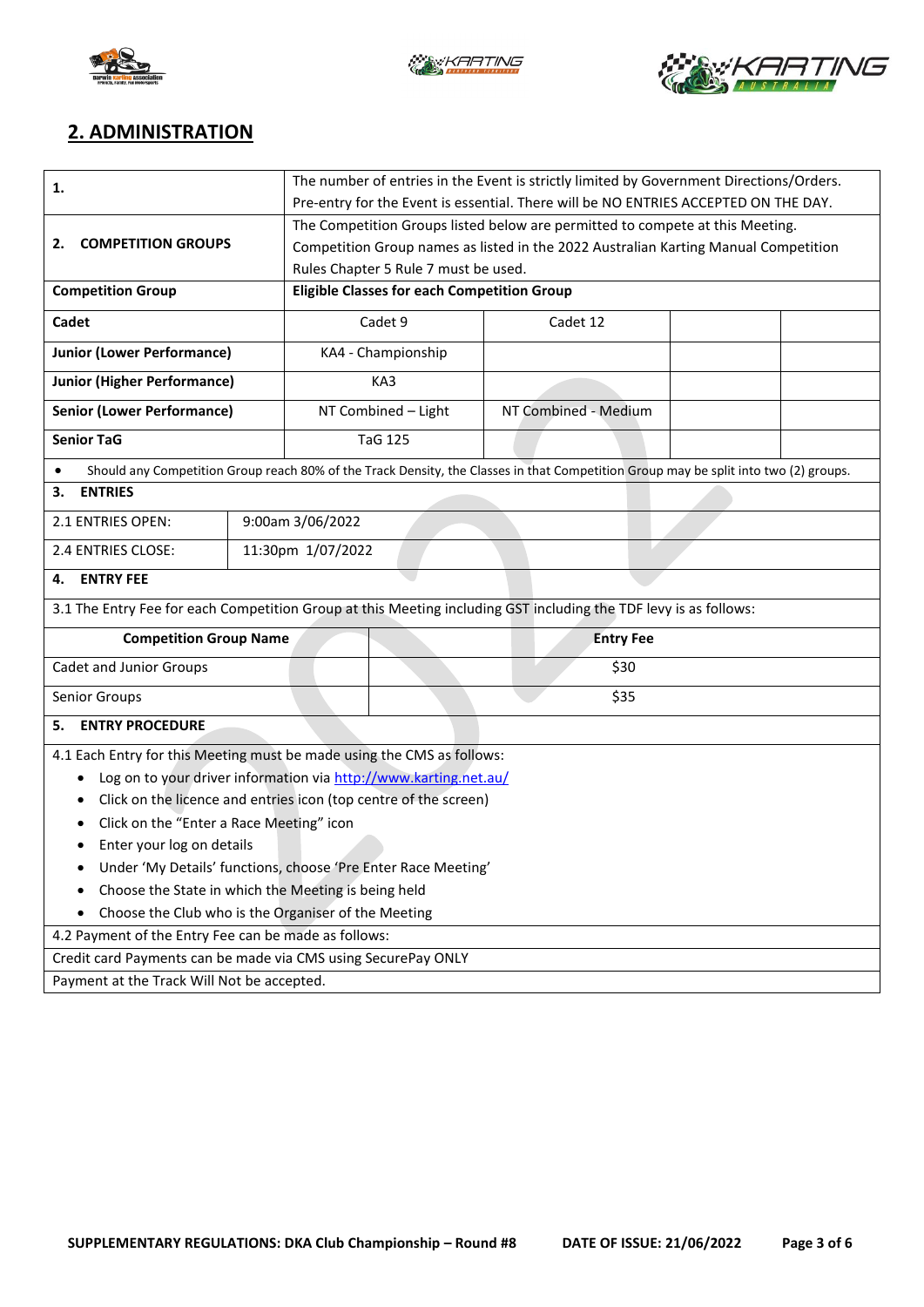



#### **6. MINIMUM ENTRIES**

5.1 4 is the minimum number of pre-entries which must be received for each Competition Group.

5.2 If insufficient entries are received for a Competition Group to form in its own right, the Competition Group must be consolidated in accordance with the Competition Rules Chapter 1 – Rule 9.

#### **7. BRING A MATE SESSION**

6.1 A "Bring a Mate" session Will be conducted at this Meeting.

#### **8. TEAMS COMPETITION**

7.1 Teams Competition Will Not be conducted at this Meeting.

### **3. SPECIFIC COVID-19 RESTRICTION AND MITIGATION REQUIREMENTS**

**COVIDSafe ACTION PLAN** (When required at law) The Club has completed a COVIDSafe Action Plan and submitted it to the relevant State Government Department. All actions identified as being required to be done to create a COVIDSafe Event and Club facility must be carried out prior to and during the Event. **1. PERMITTED AND NON-PERMITTED PERSONS 1.1. No person who has symptoms consistent with COVID-19 (this includes any fever, respiratory symptoms, shortness of breath, sore throat, cough, lack of smell or fatigue) is permitted to attend the Circuit or participate in the Event. 1.2. Any person who starts to feel unwell or to exhibit symptoms of COVID-19 during the Event must immediately avoid contact with all persons at the Circuit and MUST IMMEDIATELY LEAVE the Circuit. 2. SOCIAL DISTANCING AND DENSITY REQUIRMENTS**  2.1. Government prescribed Social Distancing measures must always be observed. **2.2.** The use by Permitted Persons of any indoor facilities is strictly limited by the Density Quotient of the room as included in the Club's COVIDSafe Action Plan. **2.3.** Food service provided at the Event must fully comply with all State Public Health Authority Orders/Directions/Regulations. • Hand Hygiene must be available at all food service outlets. • Regular cleaning in accordance with the Club's COVIDSafe Action Plan MUST be carried out throughout the Event. **3. HYGIENE FACILITIES - TOILET/WASHROOM FACILITIES and HAND SANITISER 3.1** The Club is required to provide facilities to ensure general and sensible hygiene practices are maintained. **3.2** Toilet and washroom facilities at the Circuit must be open and available for use. **3.3** Washroom facilities must be properly equipped with liquid soap, running water and either air hand driers or paper towels. • The toilets and washroom facilities must be cleaned at least once during the day or as otherwise required in accordance with the Club's COVIDSafe Action Plan **3.4** It is strongly recommended that Essential Karting Personnel and Permitted Persons bring their own supply of hand sanitiser for use in accordance with government recommendations in addition to hand sanitiser that is supplied by the Club.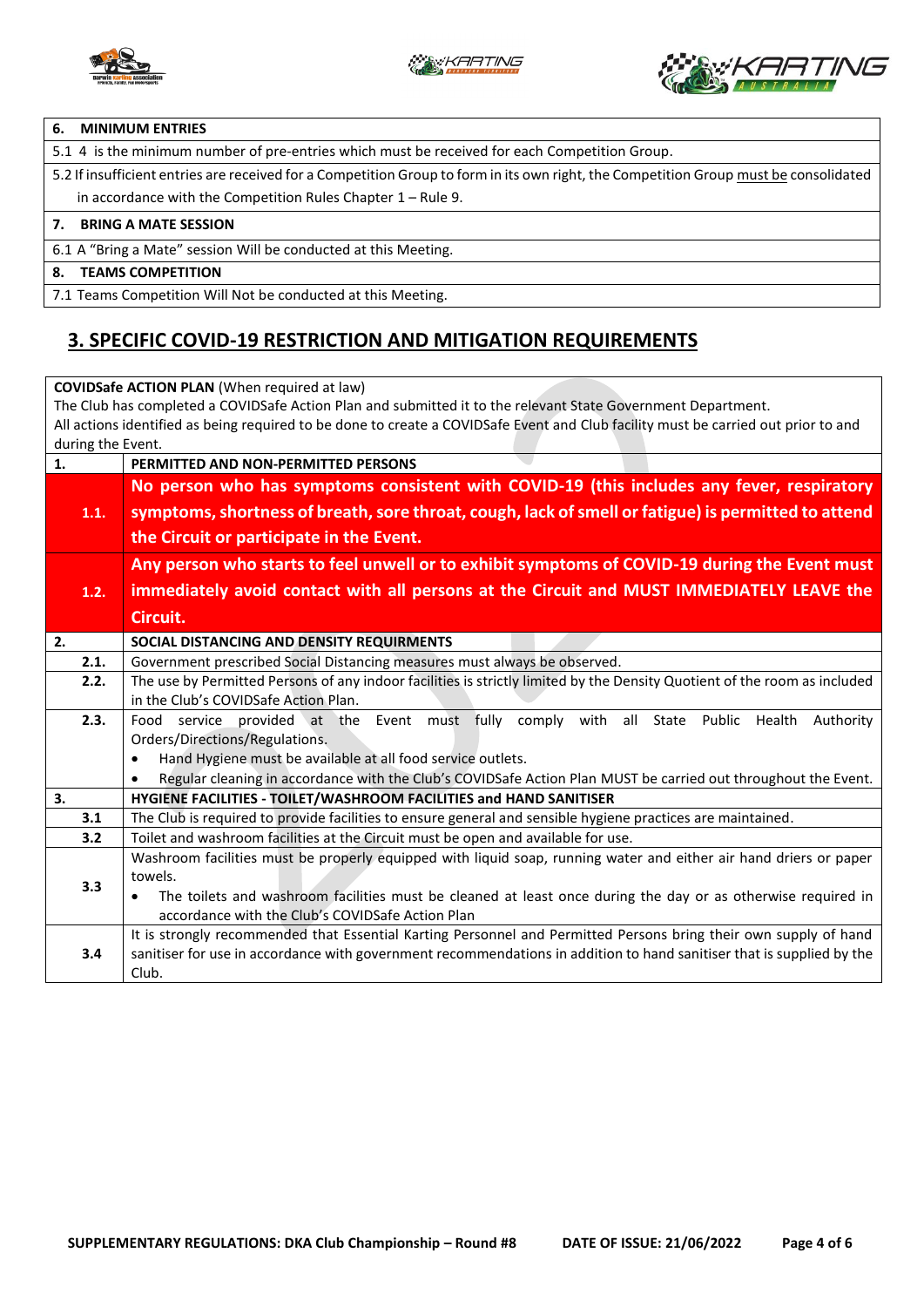





## **4. COMPETITION**

| 1.<br><b>FORMAT OF RACING - CLUB COMPETITION GROUPS</b>                                                               |                                                                                                 |                                                                                                 |        |         |        |         |  |  |
|-----------------------------------------------------------------------------------------------------------------------|-------------------------------------------------------------------------------------------------|-------------------------------------------------------------------------------------------------|--------|---------|--------|---------|--|--|
| 1.1                                                                                                                   | 1 Practice session/s of 2 laps will be held.<br><b>Practice</b>                                 |                                                                                                 |        |         |        |         |  |  |
|                                                                                                                       | Qualifying                                                                                      | There Will be Timed Qualifying at this Event.                                                   |        |         |        |         |  |  |
| $1.2$                                                                                                                 |                                                                                                 | There will be one (1) Qualifying session of 6 minutes.                                          |        |         |        |         |  |  |
|                                                                                                                       |                                                                                                 | If Timed Qualifying occurs (Order of Karts on the grid must be random - no high/low numbers)    |        |         |        |         |  |  |
| 1.3                                                                                                                   | <b>Heats &amp; Final</b>                                                                        | The system of gridding will be in accordance with State Regulations - Club Competition Format 2 |        |         |        |         |  |  |
| 2.<br><b>DISTANCES</b>                                                                                                |                                                                                                 |                                                                                                 |        |         |        |         |  |  |
| Heat 1                                                                                                                |                                                                                                 | 10 Laps                                                                                         | Heat 2 | 10 Laps | Heat 3 | 12 Laps |  |  |
| Final                                                                                                                 |                                                                                                 | 16 Laps                                                                                         |        |         |        |         |  |  |
| 3.                                                                                                                    | <b>ACCESS TO CIRCUIT</b>                                                                        |                                                                                                 |        |         |        |         |  |  |
| 3.1                                                                                                                   | Competitors will be permitted to enter the Circuit from 7:00am on 3/07/2022                     |                                                                                                 |        |         |        |         |  |  |
| 4.                                                                                                                    | <b>DRIVERS BRIEFING</b>                                                                         |                                                                                                 |        |         |        |         |  |  |
| 4.1                                                                                                                   | Driver's Briefing will be conducted before the commencement of Practice                         |                                                                                                 |        |         |        |         |  |  |
| <b>SCRUTINEERING</b><br>5.                                                                                            |                                                                                                 |                                                                                                 |        |         |        |         |  |  |
|                                                                                                                       | All Competitors will be required to complete an electronic Scrutineering Form via               |                                                                                                 |        |         |        |         |  |  |
| 5.1                                                                                                                   | https://kartingaustralia.wufoo.com/forms/ka-scrutineering-record-darwin                         |                                                                                                 |        |         |        |         |  |  |
| 5.2                                                                                                                   | This form will be submitted to the Race Secretary in an electronic format.                      |                                                                                                 |        |         |        |         |  |  |
| 6. FUEL                                                                                                               |                                                                                                 |                                                                                                 |        |         |        |         |  |  |
| 6.1                                                                                                                   | PULP and E10 PULP are the only fuels permitted to be used at this Meeting.                      |                                                                                                 |        |         |        |         |  |  |
| 6.2                                                                                                                   | Control Fuel Will be used at this Meeting. Control Fuel to be purchased from PUMA Wishart Road. |                                                                                                 |        |         |        |         |  |  |
| 6.3                                                                                                                   | Supply details for Control Fuel are:                                                            |                                                                                                 |        |         |        |         |  |  |
| a)                                                                                                                    | Pumamax 98 fuel for use at this Meeting must be purchased from:                                 |                                                                                                 |        |         |        |         |  |  |
| b)                                                                                                                    |                                                                                                 | Puma - Wishart Rd and Lube Centre                                                               |        |         |        |         |  |  |
|                                                                                                                       | 5 Wishart Road, Berrimah, NT, 0828                                                              |                                                                                                 |        |         |        |         |  |  |
| Proof of purchase of the fuel must be retained and produced to the Chief Scrutineer or Fuel Tester if required.<br>c) |                                                                                                 |                                                                                                 |        |         |        |         |  |  |